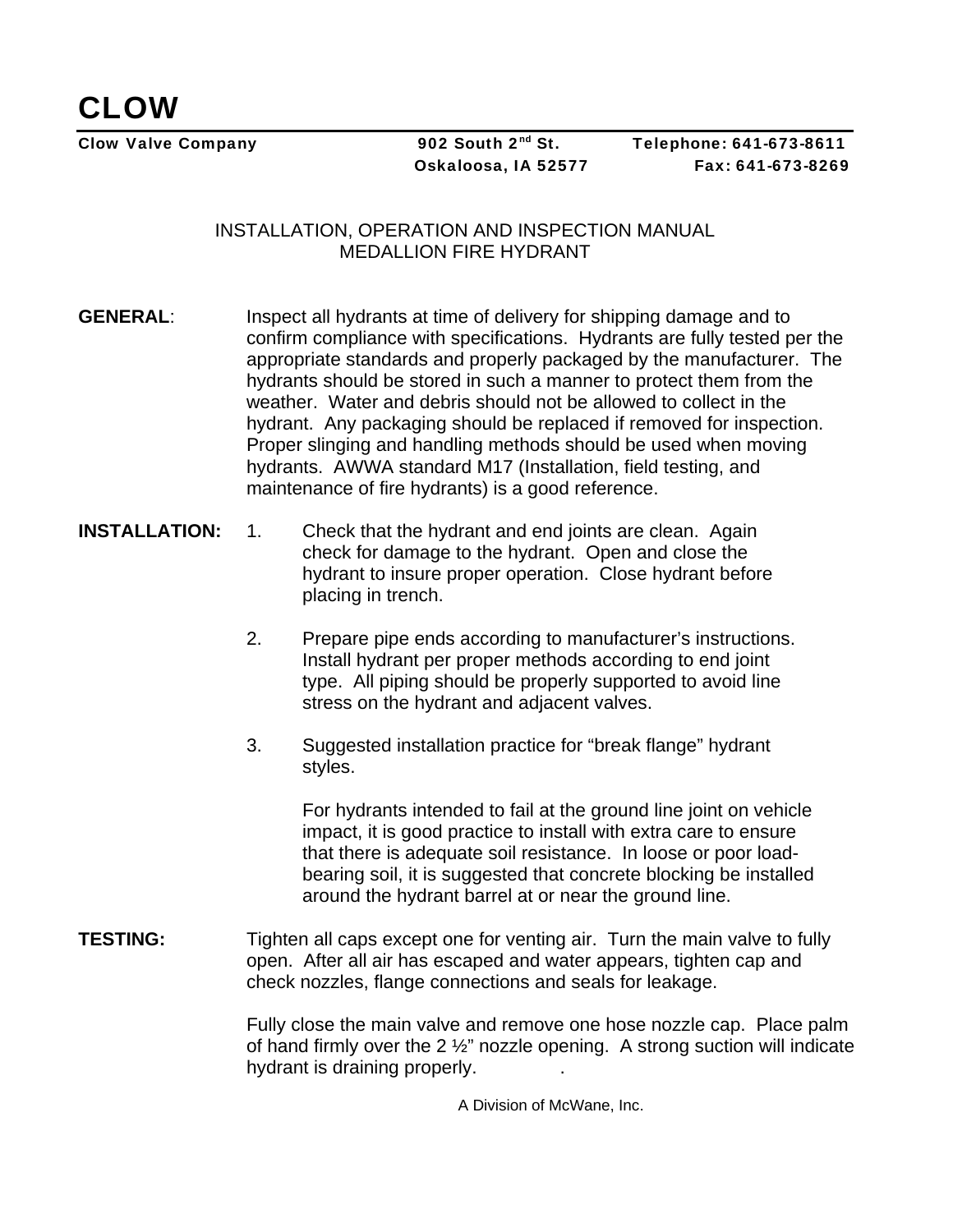## INSTALLATION, OPERATION AND INSPECTION MANUAL MEDALLION FIRE HYDRANT

**INSPECTION** Fire hydrants should be flushed, inspected and tested twice a year **AND** (spring and fall), to ensure satisfactory operating condition. **MAINTENANCE** 

Visually inspect for damaged, loose or missing parts.

 With the main valve fully closed, remove nozzle caps and check for water in the barrel. The presence of water indicates one of the following:

- A. Leakage of the main valve.
- B. Drains are below ground water table level.
- C. Drains obstructed by soil or other foreign material.
- D. Nozzle caps replaced prior to allowing barrel to drain.

While nozzle caps are removed, check for thread damage. Wire brush nozzle and cap threads and apply antiseizing lubricant.

Replace nozzle caps and check for free action of cap chains. If chains bind, open cap loop until rotating action is free.

**RECOMMENDED** Bonnet O'ring (M32), Op Nut O'ring (M1), Thrust Nut O'ring (M28), **SPARE PARTS** Main Valve Repair Kit, Break Flange Repair Kit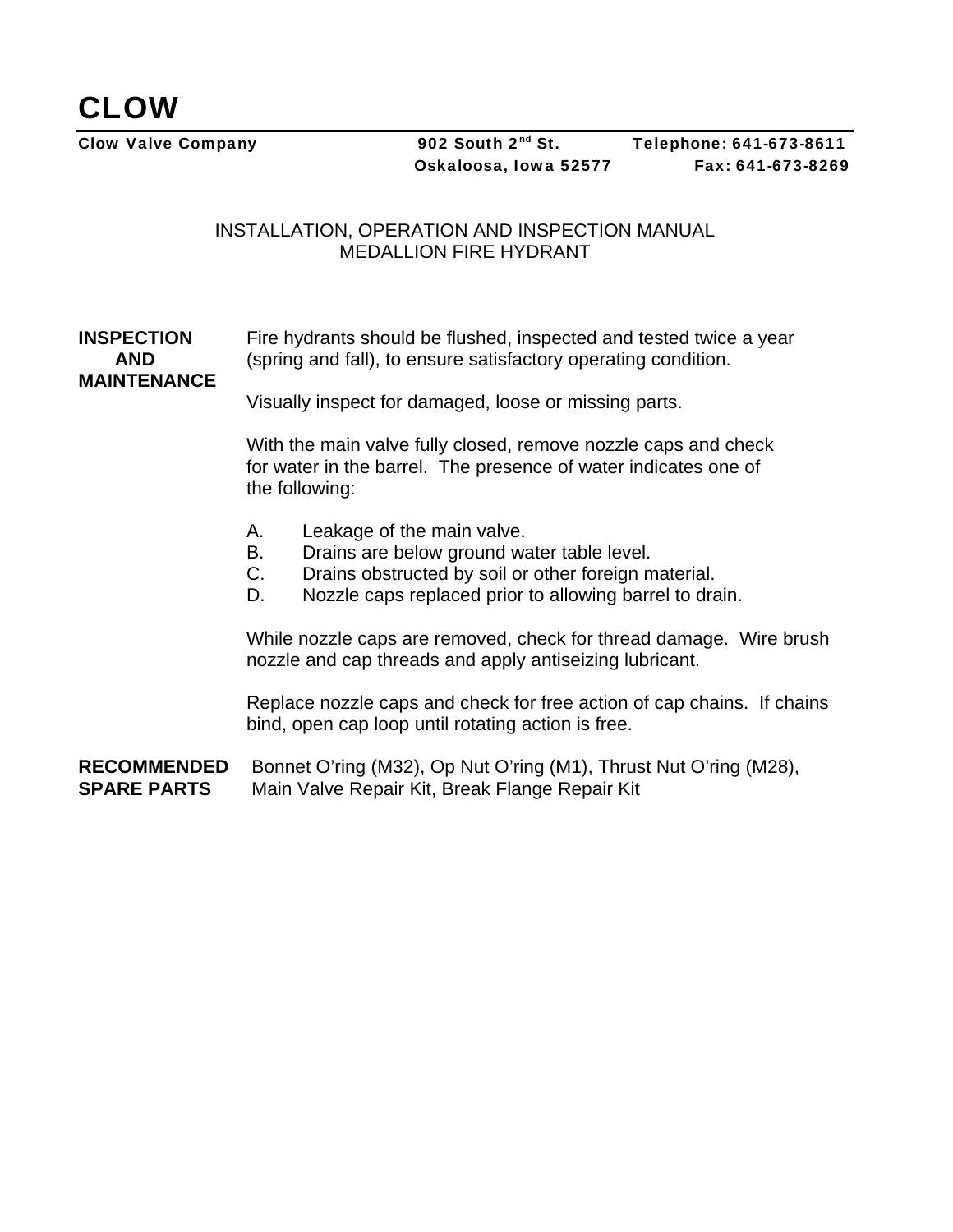## **RECORDS**

- 1. Inspection records are an integral part of a good maintenance program.
- 2. A printed 5 x 8 record card for each valve and hydrant in the system is most convenient.
	- a. Identification of each valve and hydrant is essential. Setting up a numbering system is one of the first steps to take. A reasonably simple method is to assign a number to each street intersection, then identify each valve or hydrant numerically or alphabetically between intersection numbers.

 For instance:I9-I10 would be the number of second valve from street intersection number 9 in going toward street intersection number 10.

 Another convenient device is to assign only odd numbers to existing hydrants. When hydrants are added later, they can be given numbers which will fit in the numerical sequence.

b. Location should be recorded first. Measurements must be made from property lines or street center lines; not power poles, fence lines, or the like.

----------------------------------------------------------------------------------------------------------------------------

|             | <b>VALVE RECORD</b> |  |                                                                                         |                                   |                                                                               |  |  |  |
|-------------|---------------------|--|-----------------------------------------------------------------------------------------|-----------------------------------|-------------------------------------------------------------------------------|--|--|--|
|             | NO.                 |  |                                                                                         |                                   |                                                                               |  |  |  |
|             |                     |  |                                                                                         |                                   |                                                                               |  |  |  |
|             |                     |  |                                                                                         |                                   |                                                                               |  |  |  |
|             |                     |  |                                                                                         |                                   | Size _______ Make ___________ Type_________ Gearing _________ Bypass ________ |  |  |  |
|             |                     |  | Opens _______ turns to Operate __________________________ Depth to Nut ________________ |                                   |                                                                               |  |  |  |
|             |                     |  |                                                                                         |                                   |                                                                               |  |  |  |
|             |                     |  |                                                                                         | MAINTENANCE AND INSPECTION RECORD |                                                                               |  |  |  |
| Date $\_\_$ |                     |  |                                                                                         |                                   | Work Done O.K. By Date Work Done O.K. BY                                      |  |  |  |
|             |                     |  |                                                                                         |                                   |                                                                               |  |  |  |
|             |                     |  |                                                                                         |                                   |                                                                               |  |  |  |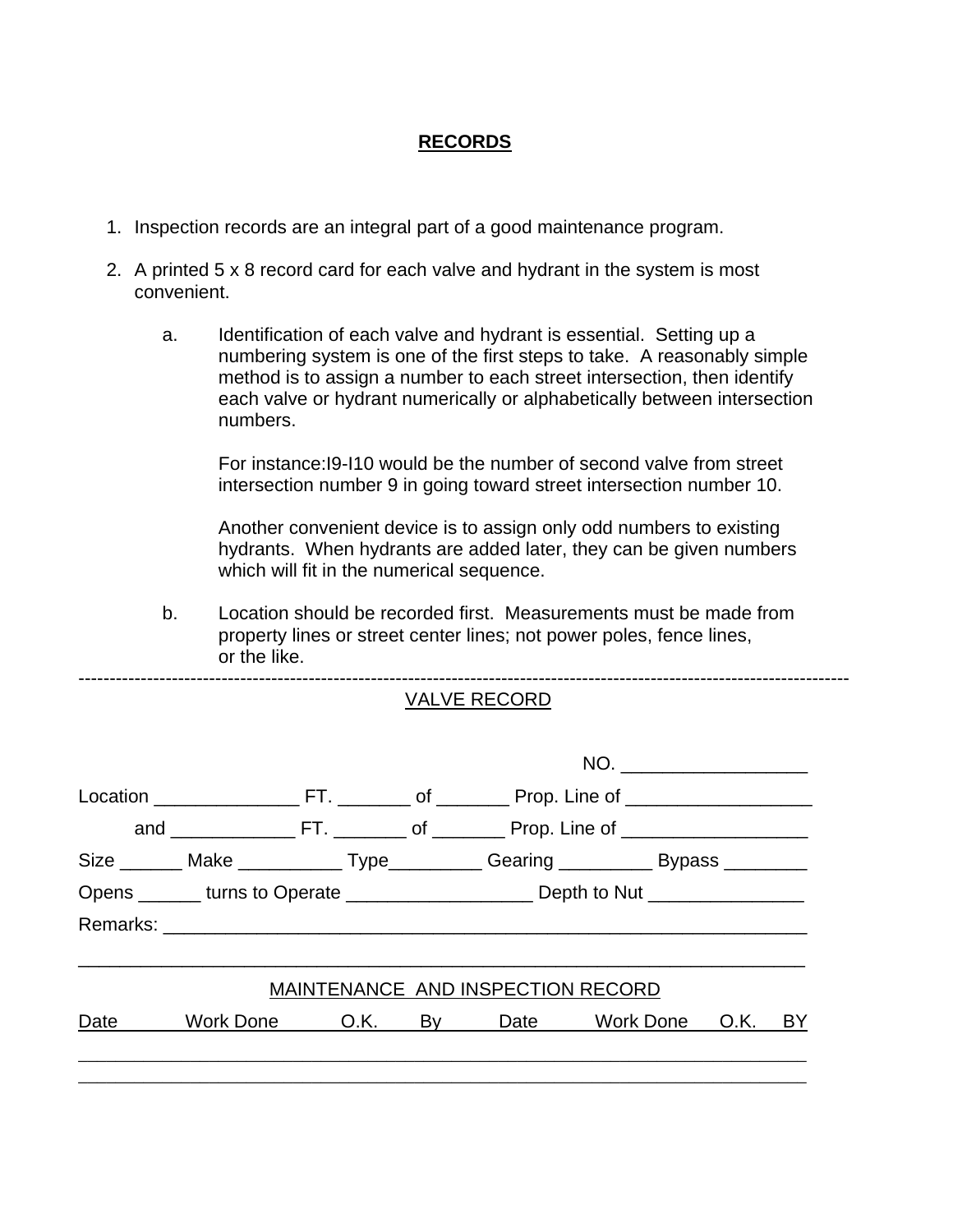## Clow Valve Company

#### **PRODUCT DATA SHEET PROCEDURE FOR REMOVING VALVE ASSEMBLY FROM CLOW MEDALLION HYDRANT (Refer to Data Sheets 2545-7, 8 9)**

Before commencing disassembly procedure, shut off water in main controlling flow to hydrant inlet.

- 1. Open hydrant partially to relieve pressure in line, then close hydrant completely.
- 2. Remove weather cap hold down screw (M-25) and weather cap M-26).
- 3. Remove thrust nut (M-27), with thrust nut wrench, by turning clockwise. Note: on open right hydrants, set screw (M-58) must be removed before thrust nut can be removed.
- 4. Remove operating nut (M-3) and thrust bearings (M-2), by turning counterclockwise on open left hydrants and clockwise on open right hydrants.
- 5. Insert hydrant wrench over upper stem (M-7) and lower into bonnet (M-30) until socket engages hex jam nut (M-4). Remove nut by turning in same direction as operating nut (M-3). Note: Omit this step if stop is in shoe.
- 6. Slide the bonnet assembly sleeve over the threads of the upper stem (M-7) and lubricate the outside to protect the o-rings from thread damage when removing/ replacing the bonnet (M-30).
- 7. Remove bonnet bolts and nuts (M-29) and then remove bonnet (M-30) from top of nozzle section (M-33).
- 8. Lower hydrant wrench, with guide attached, over upper stem (M-7) until slots in wrench are engaged with upper stem pin (M-8) on upper stem (M-7).
- 9. Insert operating nut (M-3) (remove thrust bearings (M-2) inside of wrench and thread it onto upper stem (M-7). (This will secure the wrench to the stem).
- 10. Center wrench in nozzle section (M-33), adjust guide to fit inside opening of nozzle section (M-33) and lift wrench to assure fully closed seat, then tighten thumb screw.
- 11. Unscrew seat ring (M-19) by turning counter-clockwise approximately five full turns. Valve assembly can now be lifted out of hydrant.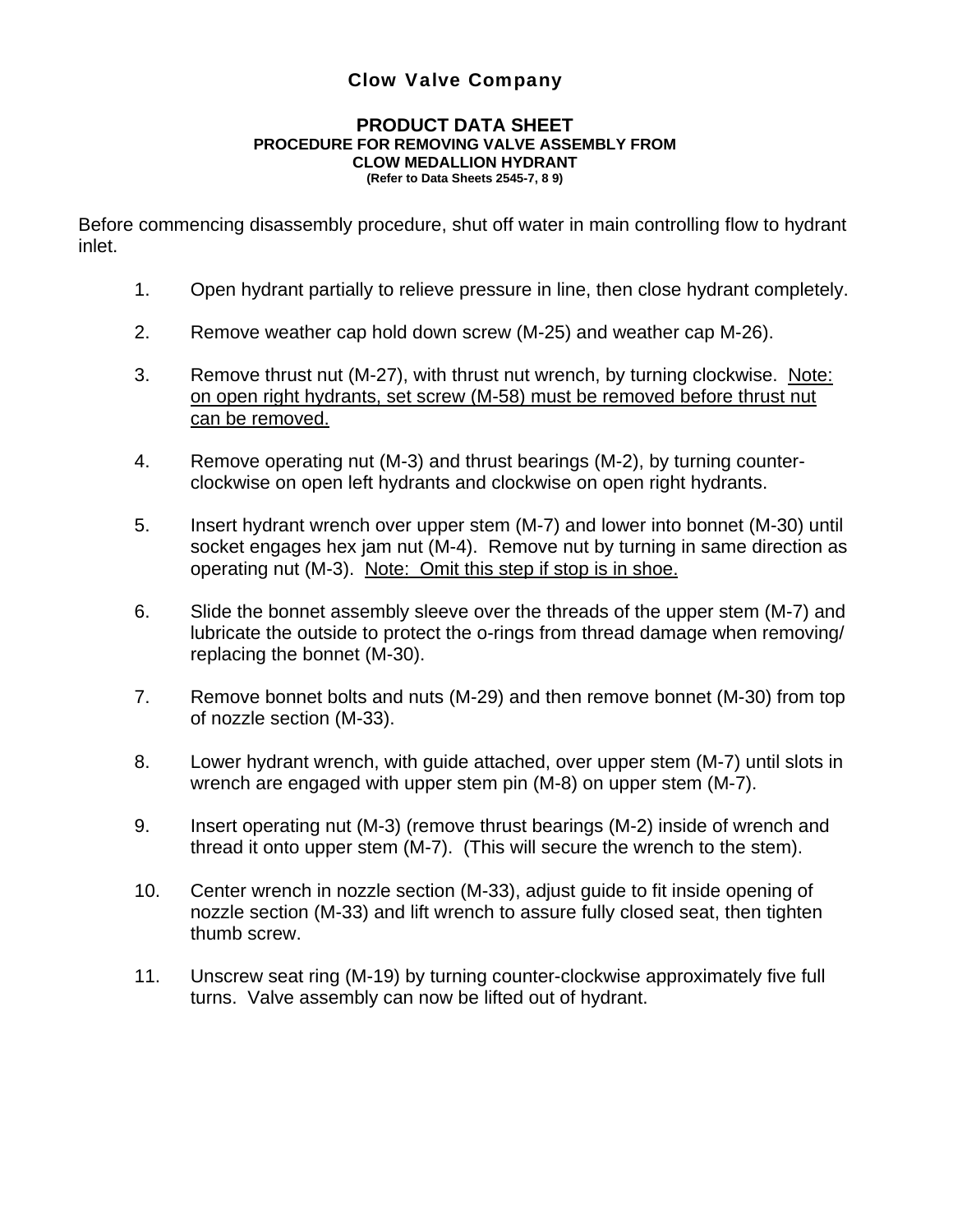#### Clow Valve Company **PRODUCT DATA SHEET PROCEDURE FOR REMOVING VALVE ASSEMBLY FROM CLOW MEDALLION HYDRANT (Refer to Data Sheets 2545-7, 8 9)**

12. Bolt into place the two new extension flanges (M-60) using new bolts and nuts (M-46). Note: Extension flanges have no grooves. Flanges should fit snugly around barrel. Tighten bolts and nuts evenly to a minimum of 75 foot/pounds torque.

- 13. Assemble upper stem (M-7) and safety stem coupling (M-10) to extension stem (M-62) and retain it with coupling pin (M-11) and coupling cotter pin (M-9). Note: Stem coupling is assembled with pin hole closest to the edge towards the bottom.
- 14. Place new flange o-ring (M-47) into recess on barrel extension flange (M-63). Clean sealing surface of nozzle section (M-33). Lower nozzle section (M-33) carefully onto barrel extension flange (M-63). Be sure that it is concentric with barrel extension flange and that o-ring is centered.
- 15. Bolt into place the two safety flanges (M-49) using bolts and nuts (M-46). Note: Groove in safety flange should face upward. Flanges should fit snugly around barrel (M-50). Tighten bolts and nuts evenly to a minimum of 75 foot-pounds torque.
- 16. Check bonnet o-ring (M-32). Lubricate exterior of brass upper stem sleeve (M-5) on upper stem (M-7). Slide bonnet assembly sleeve over threads of upper stem and lubricate. Slide bonnet (M-30) over upper stem and assemble bonnet bolts and nuts (M-29) hand tight.
- 17. Screw hex jam nut (M-4) onto upper stem (M-7). Tighten with hydrant wrench to 100 foot/pounds torque. Note: Omit this step if stop is in shoe.
- 18. Fill bonnet reservoir with lubricant. Remove bonnet assembly sleeve.
- 19. Insert one thrust bearing (M-2) into bonnet (M-30) recess. Screw operating nut (M-3) onto upper stem (M-7). Insert one thrust bearing (M-2) on top of operating nut (M-3).
- 20. Slide thrust nut (M-27) over operating nut (M-3) and tighten to 75 foot/pounds torque. Note: Be sure o-ring seals on operating nut and thrust nut are in good condition and lubricated before assembling. If open right hydrant, replace setscrew (M-58).
- 21. Replace weather cap (M-26) and tighten weather cap hold down screw (M-25) to 25 foot/pounds torque.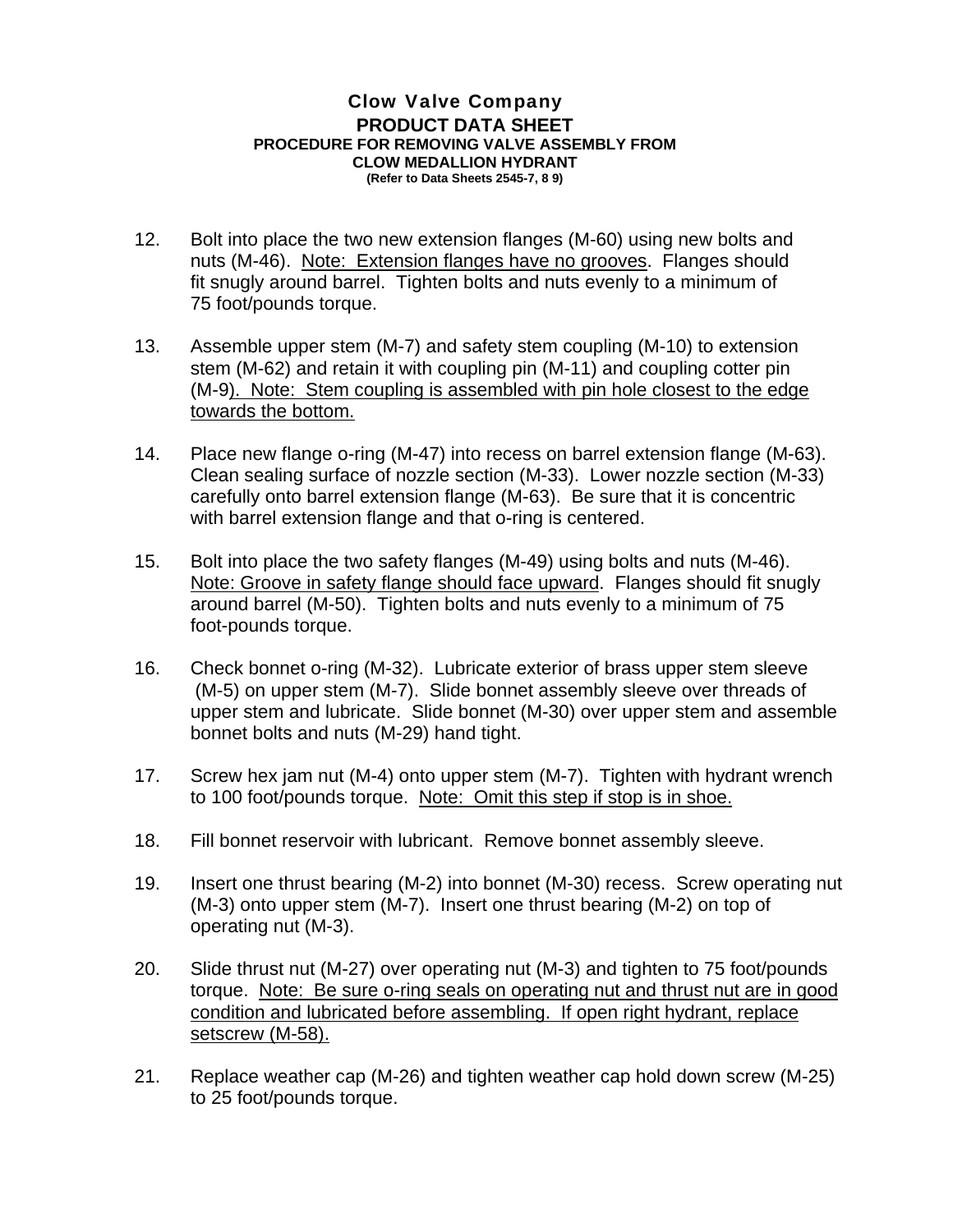#### Clow Valve Company **PRODUCT DATA SHEET PROCEDURE FOR REMOVING VALVE ASSEMBLY FROM CLOW MEDALLION HYDRANT (Refer to Data Sheets 2545-7, 8 9)**

22. Tighten bonnet bolts and nuts (M-29) evenly to a minimum of 75 footpounds torque.

23. Loosen one hose nozzle cap slightly to bleed air. Open hydrant fully. Tighten the hose nozzle cap when water starts flowing and check all joints for leakage. Close hydrant fully. Remove hose nozzle cap to allow hydrant to drain. Replace hose nozzle cap when drained.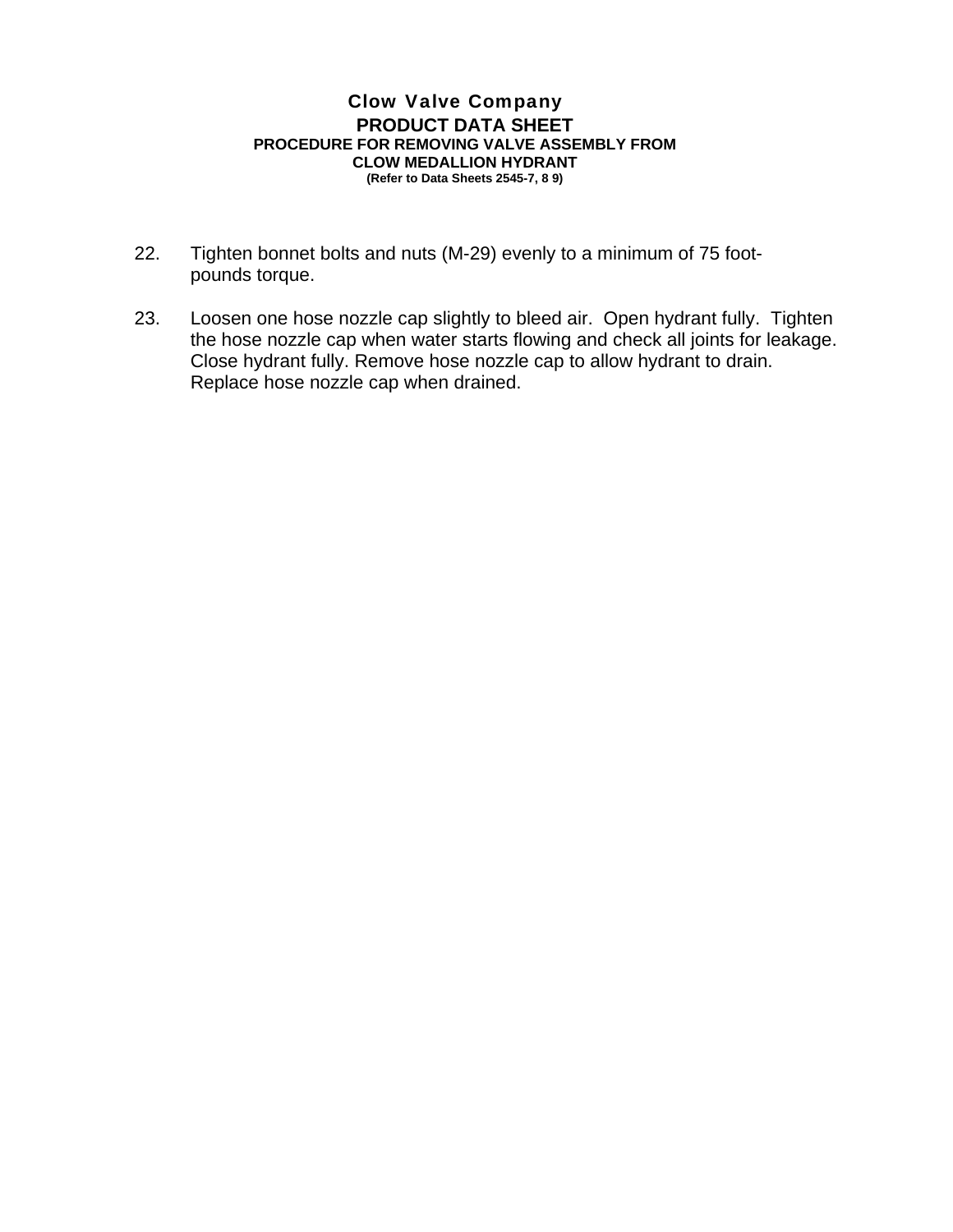### Clow Valve Company **PRODUCT DATA SHEET PROCEDURE FOR INSTALLING MAIN VALVE SEAT REPAIR KIT ON CLOW MEDALLION FIRE HYDRANT**

1. Remove valve assembly from the hydrant. (Refer to procedure for removing valve assembly, data sheets 2545-7, 8, 9, & 10).

Note: For following procedures, a suitable holding fixture, such as a pipe vise, will be required.

- 2. Remove lower valve plate (M-24), lower valve plate lock washer (M-22), and main valve seat (M-21) from lower stem (M-12).
- 3. If drain valve facings need replacing, continue with this step, if not, proceed on to step 4.
	- A. Remove upper valve plate (M-17) from lower stem (M-12).
	- B. Remove seat ring (M-19) from wings of upper valve plate (M-17).
	- C. Replace two drain valve facings (M-16) with new drain valve facing pins (M-15).
	- D. Slide seat ring (M-19) onto upper valve plate (M-17). Be sure the two wings on the upper valve plate (M-17) engage the two slots on the seat ring (M-19). (See illustration on 2545-22 for proper orientation of seat ring).
	- E. Slide upper valve plate (M-17) and seat ring (M-19) onto lower stem (M-12), engaging slots on upper valve plate with lower stem pin (M-13) on lower stem (M-12).
- 4. Replace upper (M-18) and lower (M-20) seat ring o-rings on seat ring (M-19). Note: O-rings are different sizes. Upper seat ring o-ring is slightly larger than lower seat ring o-ring.
- 5. Install new main valve seat (M-12), lower valve plate lock washer (M-22) and lower valve plate (M-24). Tighten to 300 foot-pounds torque.
- 6. Lubricate o-rings and threads on seat ring and reinstall the main valve assembly.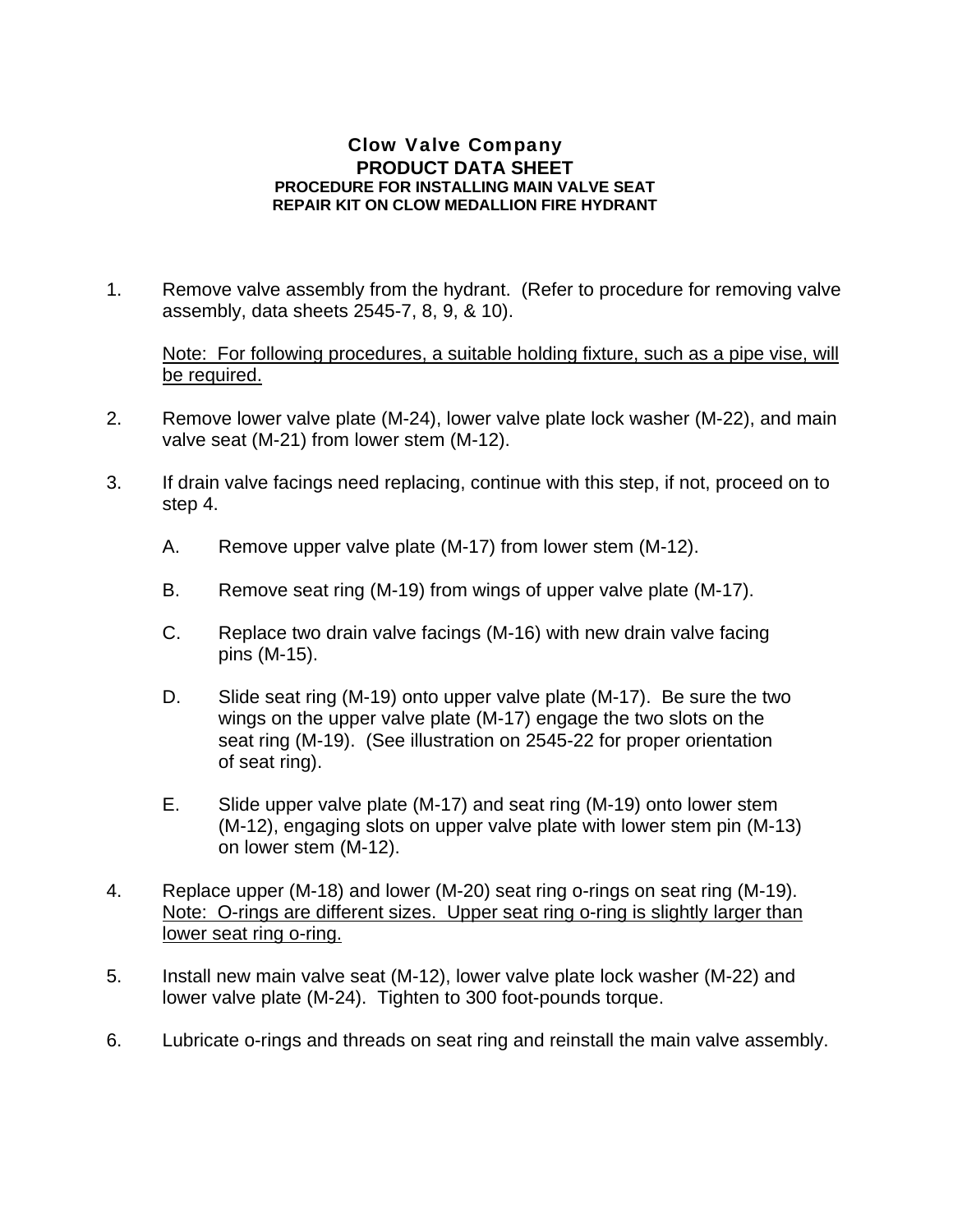# CLOW VALVE COMPANY

**902 S. 2nd St. Oskaloosa, Iowa 52577 641-673-8611** 

## **CLOW MEDALLION™ HYDRANT**

## **TEN-YEAR LIMITED WARRANTY**

Clow Valve Company warrants that its Clow Medallion Fire Hydrant will be free from defects in material and workmanship under normal and customary use and maintenance for a period of ten (10) years from the date of purchase, provided the hydrant is installed and maintained according to Clow instructions, and applicable codes. The foregoing warranty does not cover failure of any part or parts from external forces, including, but not limited to, earthquake, vandalism, vehicular or other impact, application of excessive torque to the operating mechanism or frost heave.

Should any Clow Valve Company part or parts fail to conform to the foregoing warranty, Clow shall, upon prompt written notice thereof, repair or replace, F.O.B. point of manufacture, such defective part or parts. Purchaser shall, if requested, return the part or parts to Clow, transportation prepaid. Purchaser shall bear all responsibility and expense incurred for removal, reinstallation and shipping in connection with any part supplied under the foregoing warranty.

**THE FOREGOING WARRANTY IS IN LIEU OF AND EXCLUDES ALL OTHER WARRANTIES NOT EXPRESSLY SET FORTH HEREIN, WHETHER EXPRESS OR IMPLIED BY OPERATION OF LAW OR OTHERWISE, INCLUDING, BUT NOT LIMITED TO, ANY WARRANTIES OF MERCHANTABILITY OR FITNESS. IN NO EVENT SHALL CLOW VALVE COMPANY BE RESPONSIBLE OR LIABLE FOR ANY INCIDENTAL OR CONSEQUENTIAL LOSSES, DAMAGES, OR EXPENSES.**